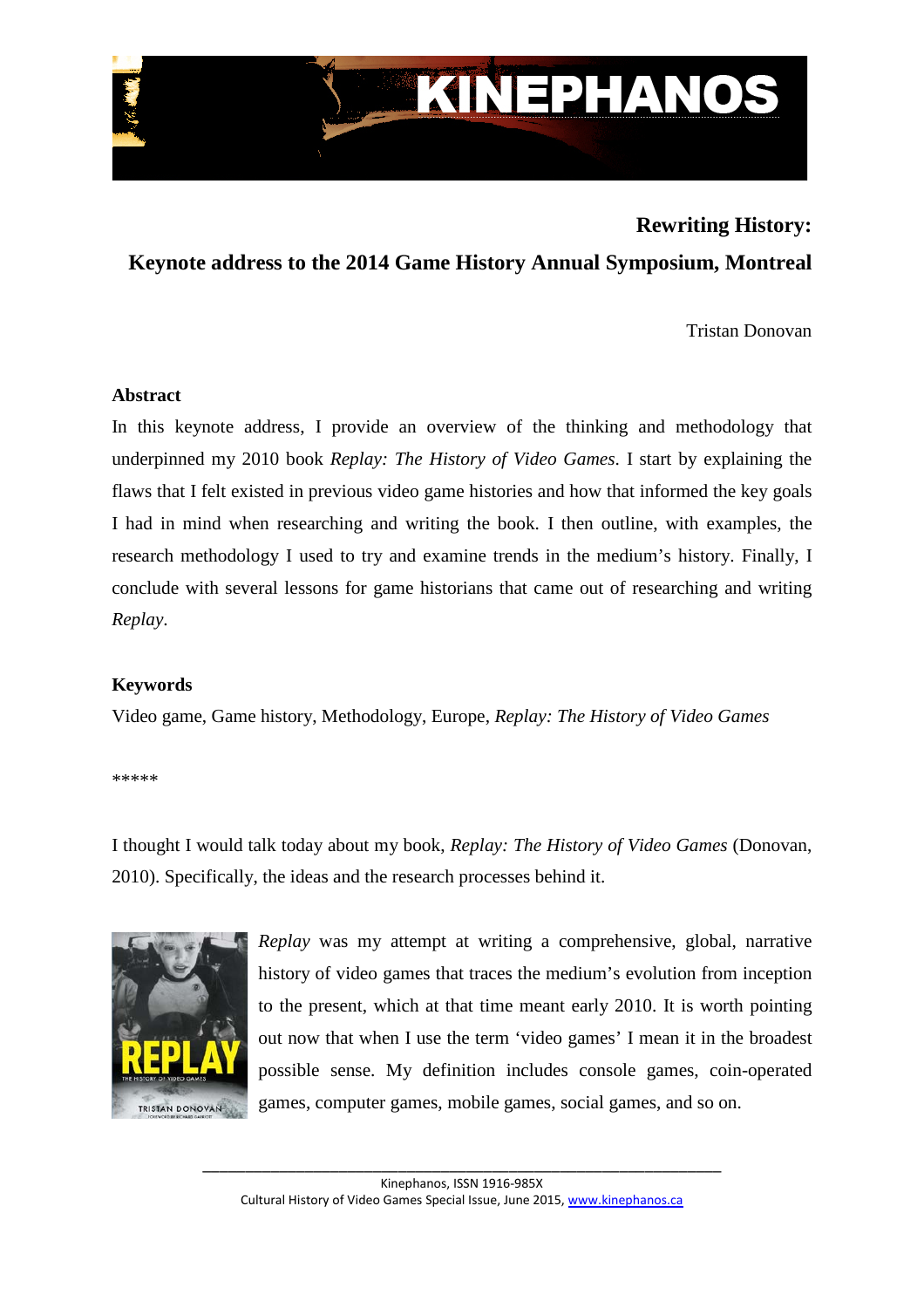The path that led to me to write *Replay* was journalism. I am not an academic. I dropped history at school around the age of 16 and studied ecology at university, spending my time tramping around soggy moors measuring moss in the rain.

However, by what is, in hindsight, pure luck, I got side tracked and ended up becoming a journalist. Most of my career hasn't involved writing about games. I've spent the bulk of my career reporting for and editing publications covering politics, social work, schools, and other public services.

Writing about games was a freelance sideline that I dipped in and out of, doing the odd feature for *Edge*, *Eurogamer* or *Gamasutra* here, and game reviews for *Stuff* and *The Times* of London there. But then, in 2008, two things happened that prompted me to write *Replay*. The first was that I lost confidence in my employer, a large British magazine publisher. They had always been slow to embrace the internet. The head of the company once called the internet "white noise". In 2011. So thinking that I didn't want to become a journalistic fossil, I decided I needed a side project.

As it happened, I had just read some of the game history books available at the time. I enjoyed them, but these books also left me disappointed at how they approached video game history. For weeks afterwards I kept thinking, 'I wish someone would write a history of video games that addressed the things that disappointed me'. Eventually I thought, 'Hang on, I'm a writer and I've written about games and I want to do a side project. Why don't I do it?'.

Now if someone had taken me aside then and told me that writing *Replay* would swallow up every spare waking moment of my life for the next two years to the point where I had the shakes for a while after finishing it because I had forgotten how to do normal things like sit down and watch TV - I might not have gone through with it. But no one did take me aside and by the time I realized what I had taken on, I had come too far to turn back.

So what were these things that bothered me about how game history was being presented enough to write the book? There were five things in particular.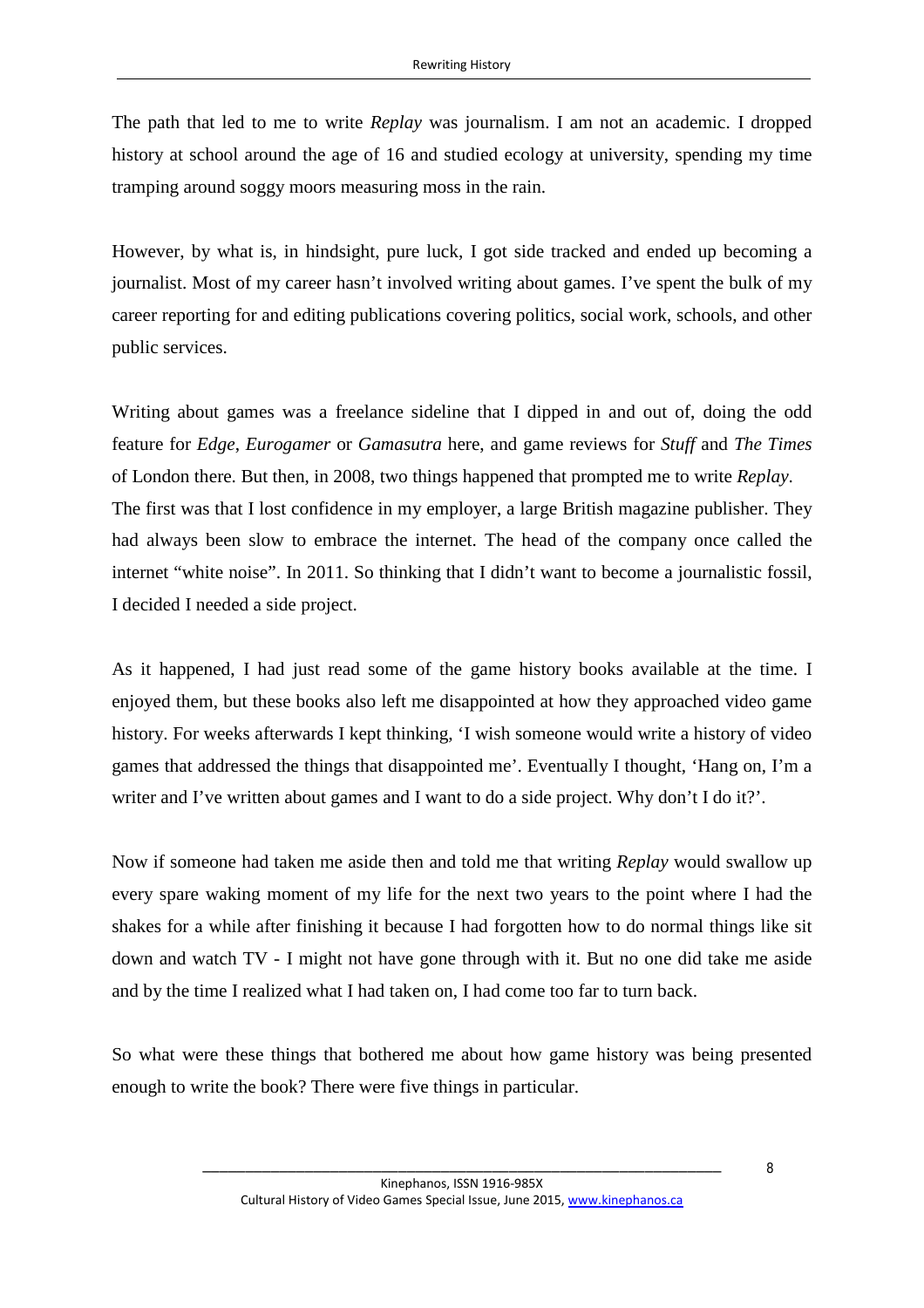The first and the most glaring issue for me as a Brit was the lack of attention given to Europe. These histories were almost exclusively histories of video games in the USA, so much so that it seemed like the world map according to games was almost blank. We had the USA and we had Japan or rather the Japanese games that crossed the Pacific and then two tiny dots: Moscow because of *Tetris* and then this tiny town called Ashby-de-la-Zouch in Leicestershire, England, the birthplace of the game developer Rare who got a brief mention for making the Super Nintendo game *Donkey Kong Country*.

It felt like the gaming history of my home country, hell my entire continent, had been erased and replaced by an assumption that everyone was playing *Super Mario Bros.* on their Nintendo in 1987. But we weren't. Instead in Europe, we were mostly playing Europeanmade games on home computers. Yet with these video game histories it seemed as if the bulk of the gaming experiences that me and everyone else living within a two-hour flight from Paris didn't matter.

It's gaming history without the Commodore 64, the biggest selling home computer model of all time, and *Revenge of the Mutant Camels*, one of many camelid-themed shoot'em ups created by the cult British game designer Jeff Minter.



Credit: Christoph Federer

It's gaming history without the ZX Spectrum, the low-cost home computer that dominated the British market in the 1980s and was home to best sellers like *Jet Set Willy*, a Monty Python-infused platform game where you play a multi-millionaire miner who has to clean up the empty bottles from last night's party in his mansion while avoiding deadly toilets and other strange enemies.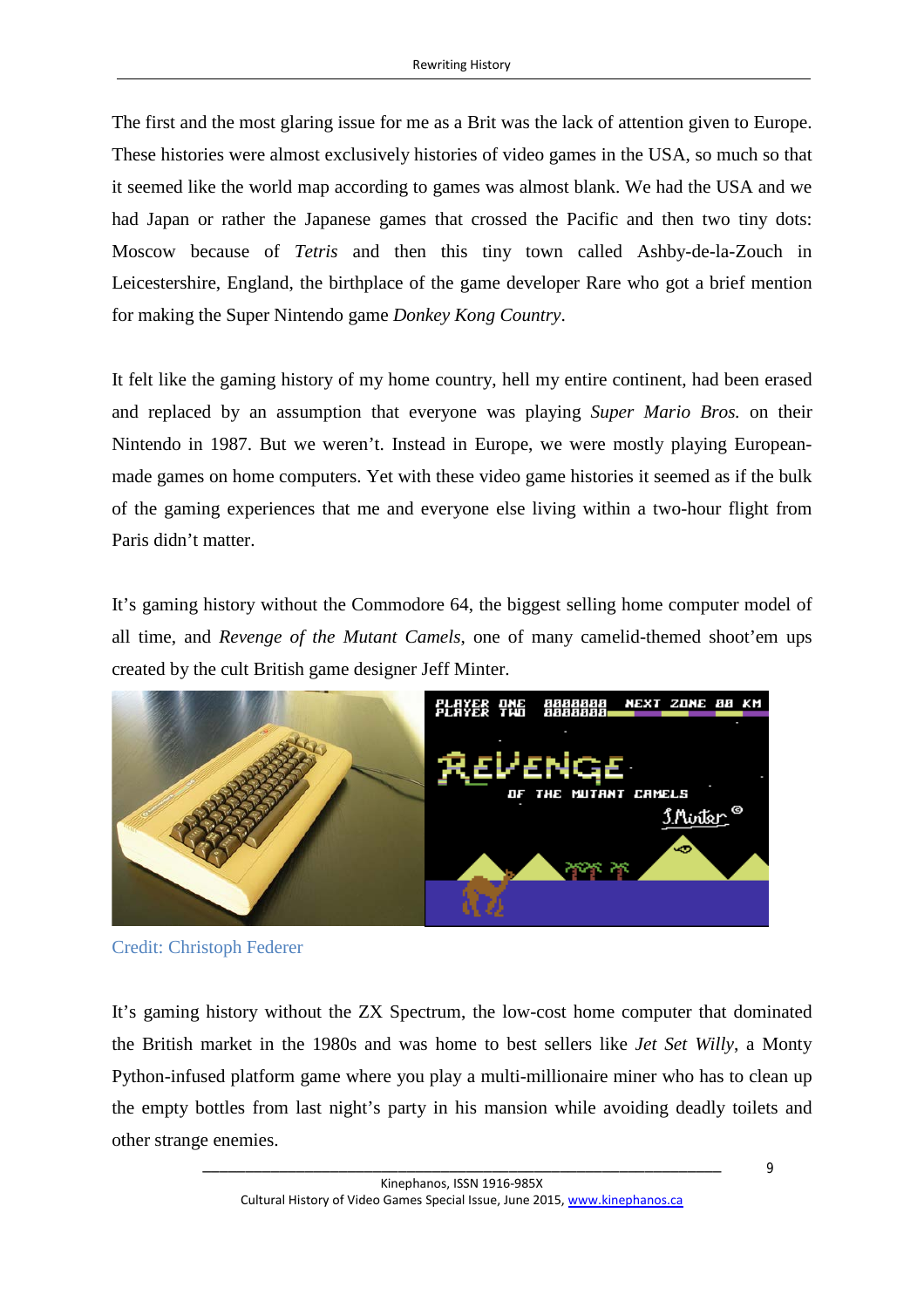

Credit: Bill Bertram

And it wasn't just Europe's gaming experiences that were missing from these histories. Japan's domestic games market went ignored as were the video game histories of almost every nation in the rest of the world.

The gap between the computer-focused European and console-focused American gaming histories of the 1980s and early 1990s also highlights another issue I had with the histories I read: console generations. The history of games had somehow become the history of game consoles. It is understandable in some ways. It is a much, much easier story to tell. It's clean, linear and tidy. But neat and easy a structure as console generations are for a writer, it's a deeply flawed framework.

One of the problems with it is that console generations are largely a product of marketing. Console wars are great for all involved. The rivalry of manufacturers generates buzz, creates excitement, spurs sales. Sony, Nintendo and Microsoft all benefit from being participants in console wars. It's like the Cola Wars of the 1980s and 1990s where Pepsi and Coke slugged it out, encouraging consumers to pick a side in a corporate image war where the only real losers were the soda companies that aren't PepsiCo or Coca-Cola (Donovan, 2013).

Console generation wars are no different. The concept of console generations exists first and foremost to sell units of hardware. The problem is this can distort how we view game history because everything becomes seen through a console generation prism. It encourages us to overvalue the importance of some games because they gave one console manufacturer an edge over its rivals.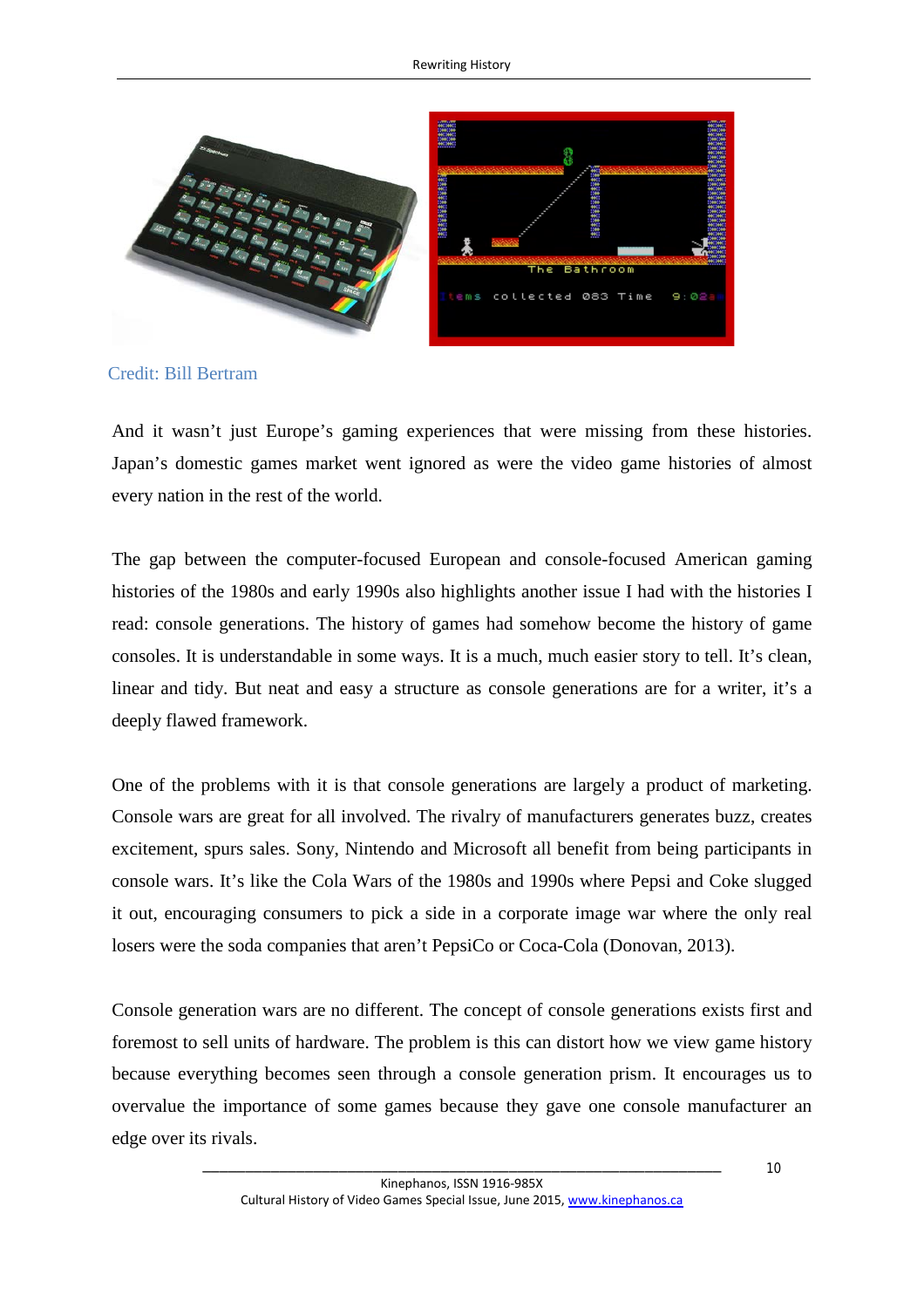

*Donkey Kong Country* on the Super Nintendo is a good example. It gets regular mentions in game histories because it sold loads and gave Nintendo the advantage over Sega for a while. But what did *Donkey Kong Country* really add to the medium of video games? What did it do to deserve to go down in history as an important game? I'm open to

suggestions, but I couldn't find anything beyond helping Nintendo shift boxes.

By viewing games as mere ammunition in the console wars we undervalue the games themselves. We overlook the obscure, but influential, and overplay the popular, but ultimately uninfluential. It is like film history, giving more attention to *Police Academy 3* than *Three Colors: Red*.

The console generation structure of video game history is also limited in that it ignores other gaming platforms. The PC is the ultimate example of this. PCs do not have generations. They are a hardware continuum that dates back to when IBM launched the first PC in 1981 and runs right through to the present day. Android and Apple smartphones are another example. Yes, these devices have generations, but so many in such a short space of time that it's almost meaningless to talk about games of different iPhone generations.

An overfocus on consoles also results in whole game genres being shut out of the historical narrative. Genres like text adventures. The legacy of these text-only games can still be felt

today. Telltale Games' *The Walking Dead* and Double Fine's *Broken Age* are two obvious recent descendants of the text adventure, but the genre also helped spawn visual novels and massively multiplayer online role-playing games. But text adventures did not exist on

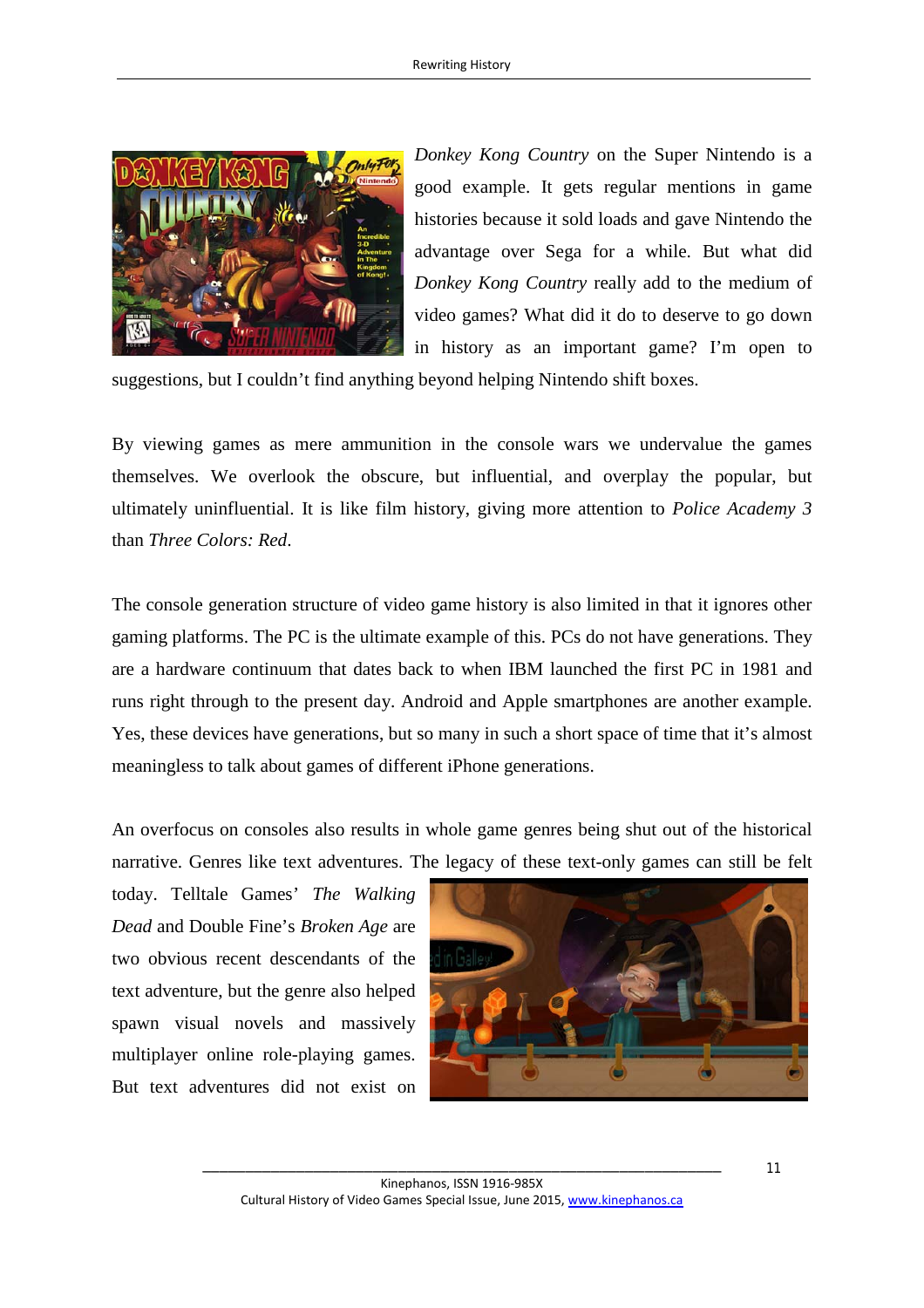consoles so the console generations model makes us look at game history in a warped way and runs the risk of crucial developments being missed.

The console generation model also feeds into the third problem I had with video game history: the emphasis on technology over creativity. A lot of what I read before starting *Replay* seemed to frame games as almost a side effect of technology. Now I'm not denying for a moment that technology shapes games. It clearly does. Technology imposes limits and pushes and pulls game design in different ways, but this is true of all media. Film is molded by camera and screen technology. Music is shaped by instrument design and recording technology. But do we seriously believe that Jimi Hendrix is a side effect of Fender? Of course not.

Technology is just a tool and it's only when people do something creative with it that we get something exciting. So I wanted *Replay* to treat games as a subset of culture, not a subset of technology. It felt like more accurate a perspective to me and, frankly, people are so, so much more interesting than bits and bytes and circuit boards and USB sockets.

Another frustration was that these histories tended to treat games as if they existed in a bubble. It was as if the video game had transcended to the spirit plane and was now somehow a law unto itself, unaffected by the ups and downs of the world around it. Yeah, right. Geopolitics, economics, international trade, politics and social trends - they all affect games. The rise of South Korea as a force in video games and the creation of free-to-play games is a story of economic crashes, war, Korean-Japanese relations, poverty, credit card access and social attitudes to copyright law.

If gaming history does not consider the wider historical context, then it is almost certain we will misinterpret things. Without that context, we end up talking about how Atari's VCS game *E.T. the Extra-Terrestrial* caused the North American video game industry crash in the early 1980s because we assume that the only factors in play are those of the game industry's own making.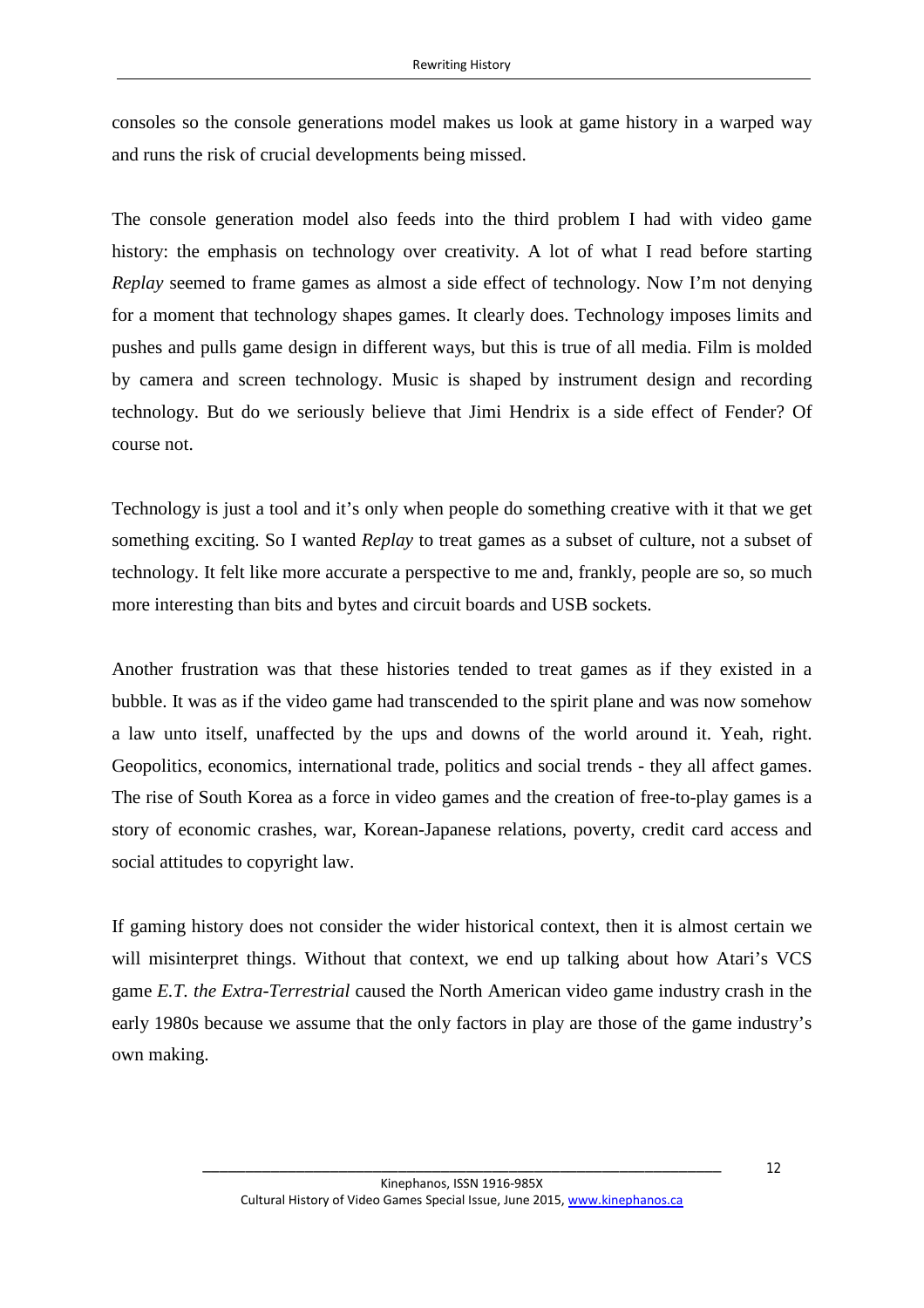

#### Credit: Atreyu

But when we look more broadly there is an often overlooked factor in the crash: the VCR. Today, it's hard to remember how amazing a device this was at the time. It's 1983 and now you can buy a device that lets you record TV and watch it whenever you want. What? I don't have to plan my day around my favorite TV show to make

sure I'm watching when it is broadcast? What? I can watch that show as many times as I want? What? I can go and buy or rent a cassette that lets me watch my favorite movie ever? A movie I've only seen twice seven years ago because my local cinema hasn't shown it since it came out? What's more, the VCR was also something everyone in the family was going to enjoy too.

So what are you going to spend your money on? A VCR or another chase the red-squarewith-green-dot games machine? It's an easy choice. That the VCR took off at the same time as the wheels fell off the games industry in the US is unlikely to be mere coincidence and is probably a bigger factor than one disappointing VCS game, no matter how high profile.

The final thing that bugged me about these game histories was the cheerleading. It was all, 'Games! Games are good! Games are great! Ra! Ra! Team Game! Yay!'. In these histories, games could do no wrong. There were critics, but they were presented like bogeymen. People like Dr Everett Koop, the US Surgeon General, who criticized games in 1982, or US Senator Joe Lieberman, whose



Credit: Robert J. La Verghetta

campaign against violent games in the mid-'90s led to the creation of the video game age ratings system in the USA.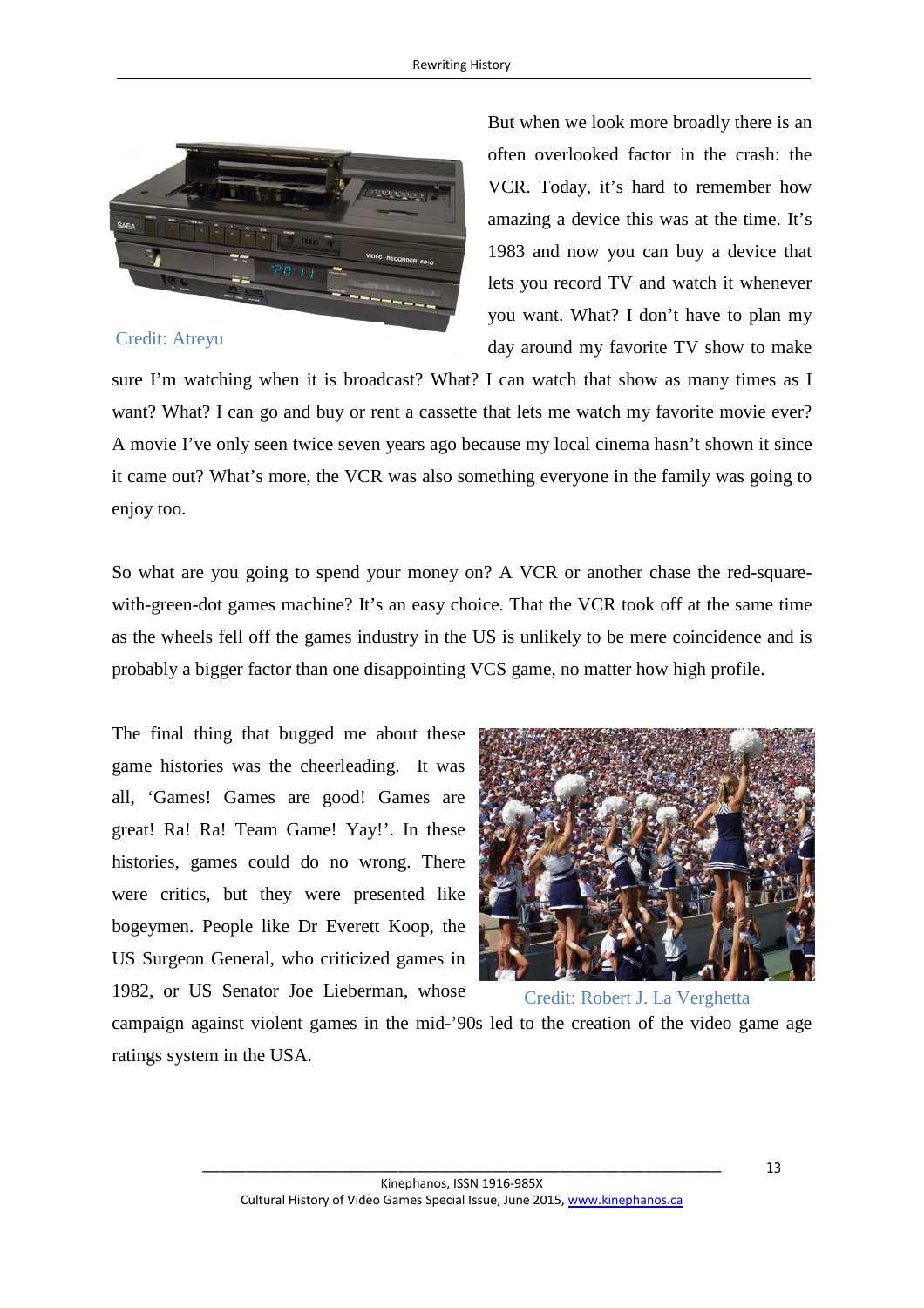This bugged me because I think history should try to be objective. It is a goal history should strive for, even if it is unattainable. What's more, even the enemies of video games influence the history of the medium. Joe Lieberman's campaign changed the games industry in North America, no question. Dr Koop was vocalizing what a great many people felt about games in 1982. Surely the attitude of non-players towards games is as much part of the history of the video game as the stories about the game makers, game companies and players? Just because we might disagree personally does not detract from their role in the medium's history. So I wanted *Replay* to cover the awkward moments too, the moments where games got a kicking, the uncomfortable aspects of the gaming world, be that games as vile and offensive as *RapeLay* or the political crusades against violent games or the misogynistic abuse women get while playing online.

As you can probably tell by now, *Replay* was largely a reaction to what I felt was lacking elsewhere. But those issues with previous game history led me to come up with five goals for *Replay* - a kind of manifesto for what I wanted it to do with the book in terms of how it looked at the subject.

First, *Replay* would be a global history. It would pay attention to and recognize the differences in the video game histories of different countries. Second, it would focus on trends in game design, picking out how game genres evolved over time and the stylistic movements within them. Third, it would emphasize game design trends over business and technology in the narrative. Although not to the exclusion of business or technology because both are so interwoven into gaming history that it would nonsense to try and write them out of it. Fourth, it would seek to be as objective as possible and not assume games are infallible. Finally, *Replay* would look at games that were important or influential, not just those that sold well.

So how did I go about doing this? The research for *Replay* can be divided into three rough stages. In reality, it was a messier, less linear research experience than I'm going to describe here as these stages often overlapped, but these stages capture the essence of my approach.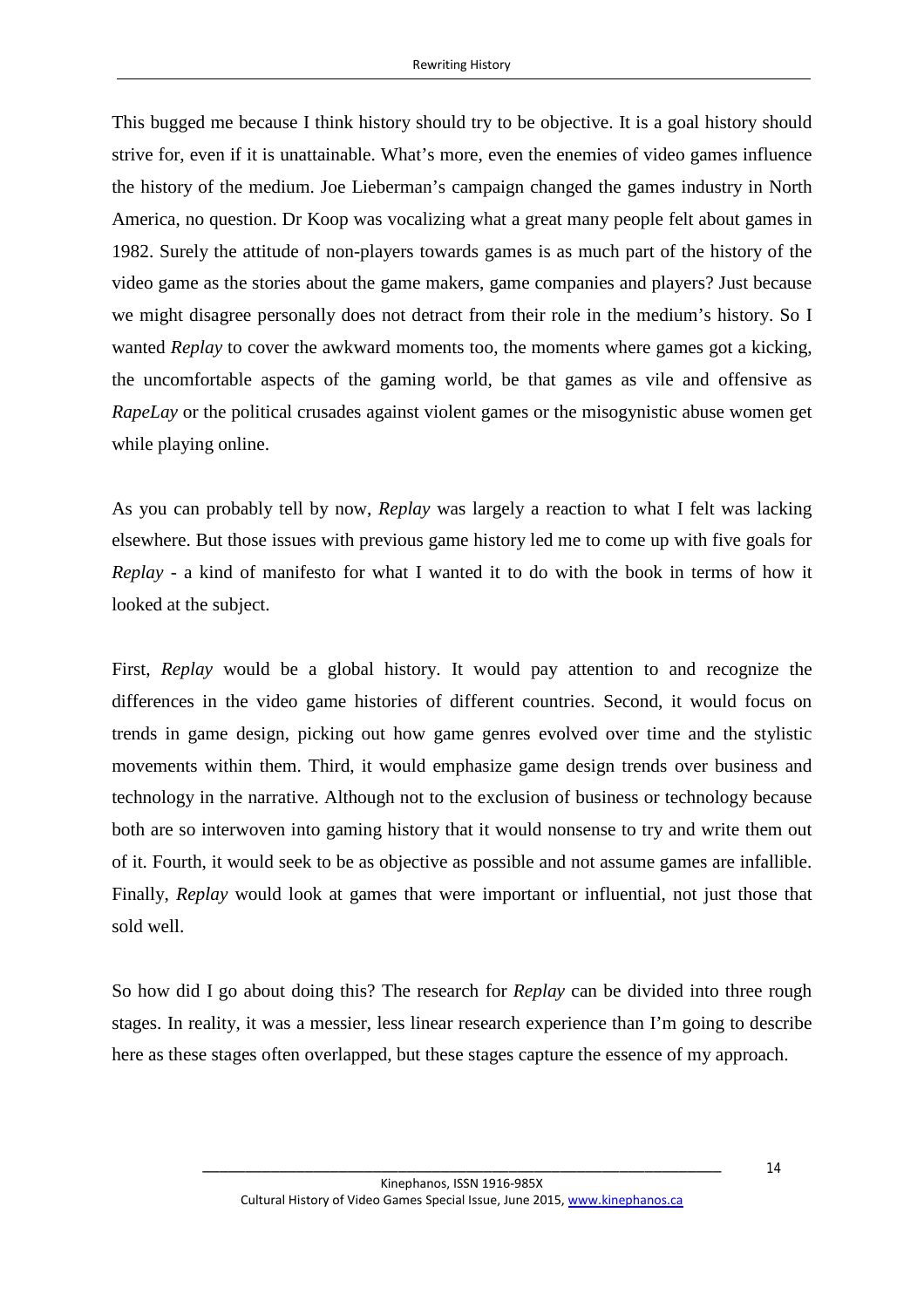First, I did a huge trawl through as many sources as I could lay my hands on. I played old games and read magazines, newspapers, newsletters, books and websites. I watched videos of gameplay on YouTube, read advertisements, company reports and old memos. I went through game manuals, walkthroughs and old video game catalogues. I also compiled spreadsheets where I tried to list every game made on every platform ever with details of that game's release year, publisher, developers, country of origin, genre, scenario and other notable things about it. From this I ended up with well over 1,000 pages of A4 in notes and a collection of spreadsheets listing tens of thousands of games.

The next step was to try and use this raw information to spot links between games and events and people in the hope of identifying patterns in video game history. Essentially, I was trying to piece together an evolutionary tree or, more accurately, draw a very messy, complex mind map of how everything connected together.

From doing this, common features and paths in game design started to come into focus. For example, there was a sizeable lump of British games from the 1980s, and to some extent in the 1990s, that stood out as being, well, a bit odd. Games like *Head Over Heels*, a puzzlefocused game where you collect donuts and purses while avoiding Daleks that have the head of Prince Charles, or *Monty on the Run*, where you play a fugitive mole who is wanted for stealing coal from a trade unionist's secret mine and must avoid deadly teapots.





And weirdest of all *Deus Ex Machina*, a game based on Shakespeare's *As You Like It* where you play a mouse dropping that challenges a Brave New World-like dictatorship. *Deus Ex Machina* also came with an audio cassette that played a soundtrack featuring British TV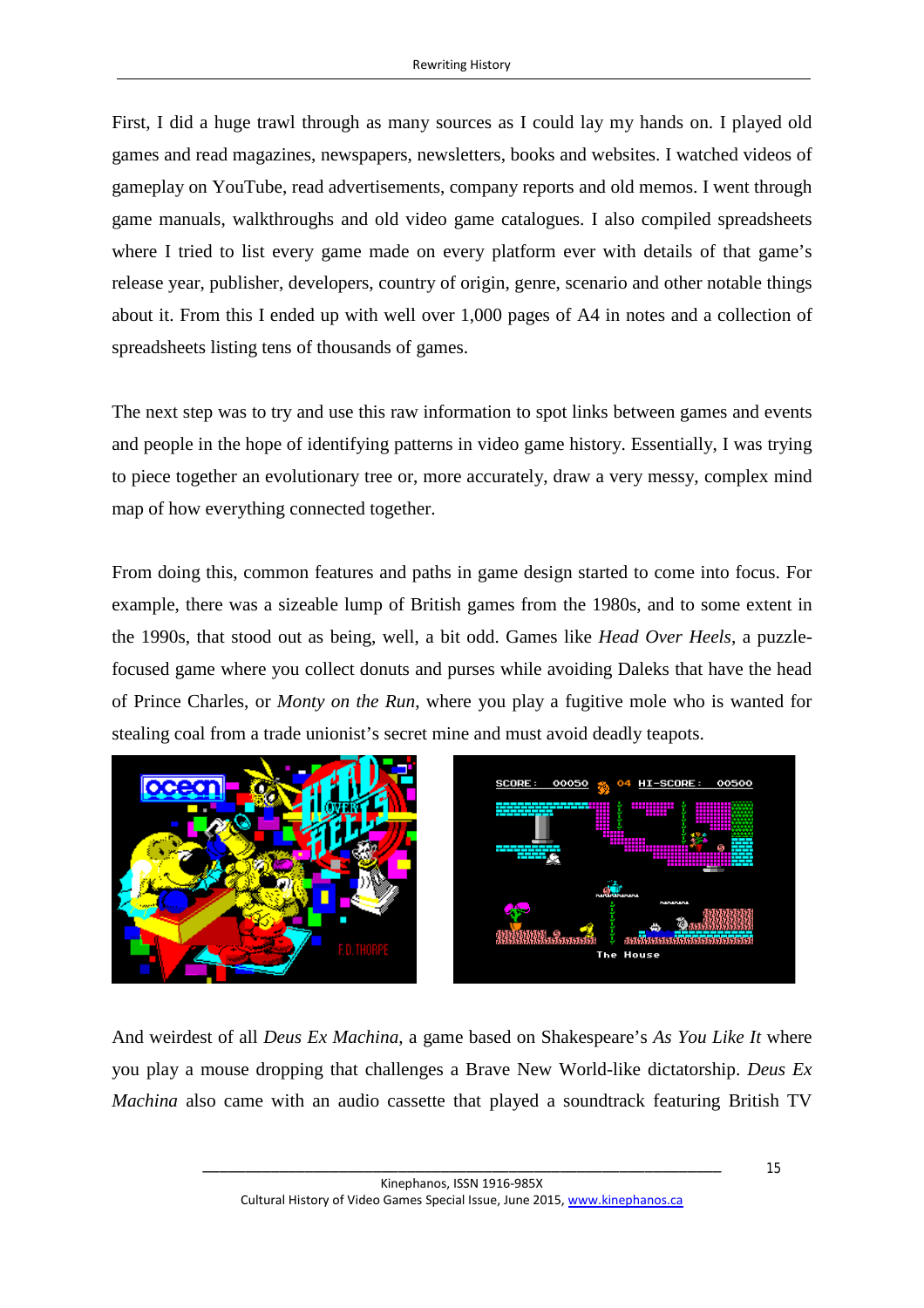celebrities like Frankie Howerd and songs about being a sperm that dreams of fish and chips. I'm really not making this up.

 $_{\rm DEUS}$  EX Machina



Now other countries have oddball games too, but there were several things that stood out about these strange British games. First, there were more of them than in other countries. Second, the strangeness seemed to be an aesthetic trend that could be seen in many different genres of games. Third, these games were usually based around some kind of almost everyman hero. So while American games tended to put you in the shoes of great warriors or brave action heroes, British gamers in the 1980s got to play the role of bin collectors, thieving moles, laser-spitting llamas or a mouse poop. But most crucially of all these games were mainstream. In other countries, strange off-the-wall games tended to be niche, but in 1980s Britain, they were very much part of the mainstream of gaming. Given this, it seemed reasonable to think that there was something different happening in the UK at that time compared to other places.



Another example is the rush of games aimed at girls in the mid-1990s, such as *Barbie Fashion Designer* and *Chop Suey*. Games aimed directly at girls existed before then, but were few and far between, yet in the middle of the 1990s there was a sudden spate of them. That suggested there was some kind of movement at the time, something going on that caused this trend.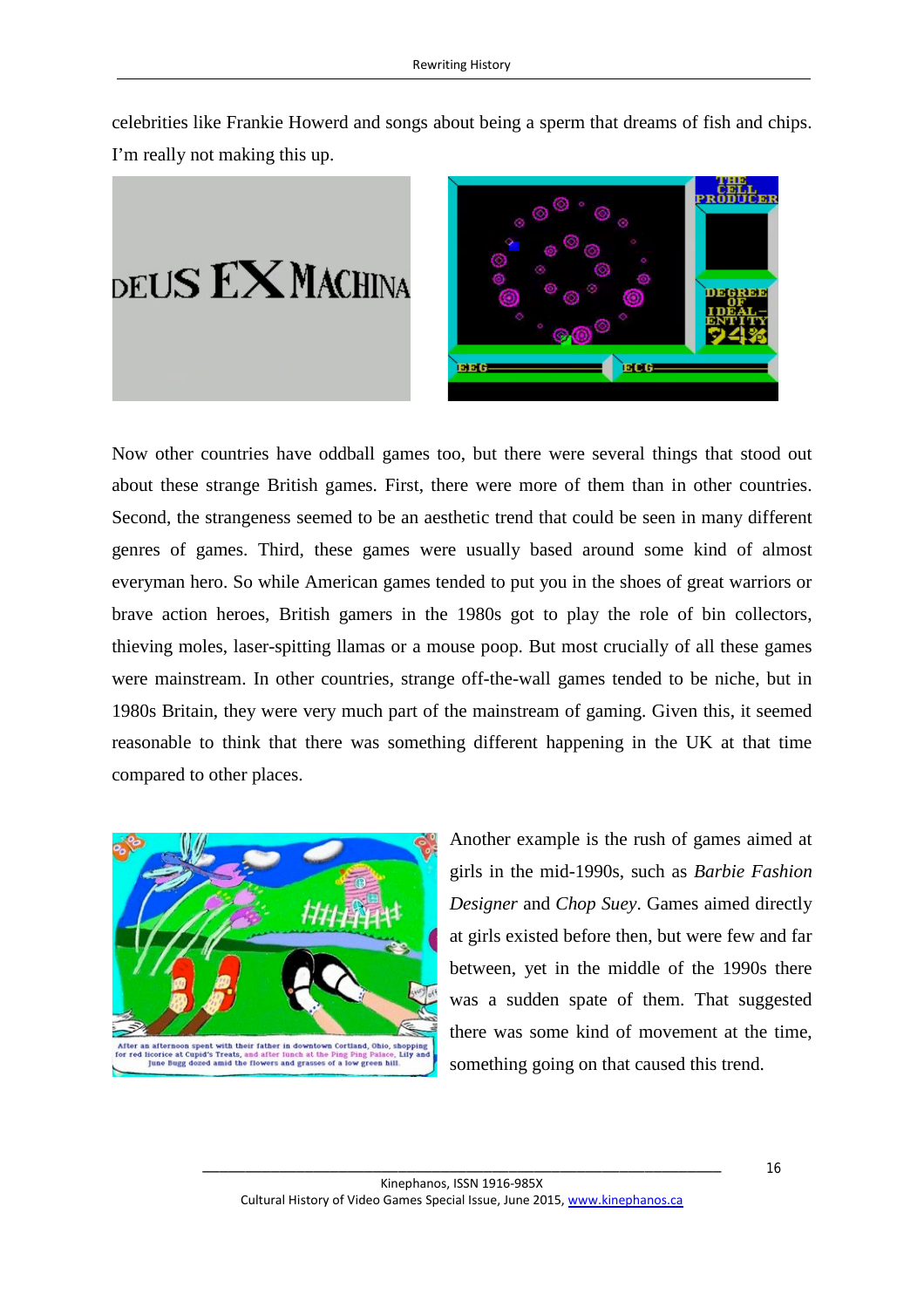But me drawing these links was all very well, but I also needed to ensure that the evidence was there to support my ideas about movements, trends and the other connections I thought I saw. So I sought to test these theories of game history to try and work out what was true and what was false. I took a civil court approach to this. For something to be - so to speak proved, it had to pass a balance of probabilities test. In short, the evidence supporting it had to outweigh the evidence against it.

For example, from my research I knew that the space-trading game *Elite* was a direct influence on *Grand Theft Auto*. The developers of *Grand Theft Auto* had said so publicly several times and this was later reconfirmed when I interviewed a couple of them. But then there was this other game *Hunter*, an Atari ST and Amiga game released in 1991.



*Hunter* had a third-person perspective, different weapons to use, an open 3D world to explore and different vehicles to travel around in. You could play it by following the missions or just explore and mess around in its 3D world. In short, it offered the core elements of *Grand Theft Auto III*, but 10 years earlier. So my theory was that *Hunter* was an influence on *Grand Theft Auto* too. It seemed reasonable. *Grand Theft Auto III*'s creators, the Scotland-based DMA Design or Rockstar North as they are now known, were active in the industry around the time that *Hunter* came out. And while *Hunter* did not sell well, it got a good amount of coverage in UK game magazines, so it was reasonable to think that at least some of the people who went on to make *Grand Theft Auto III* would have come across *Hunter*. But I could find no evidence from my interviews or elsewhere that this largely overlooked game helped inspire *Grand Theft Auto III* and so that theory was dropped. Pioneering as it was, *Hunter* doesn't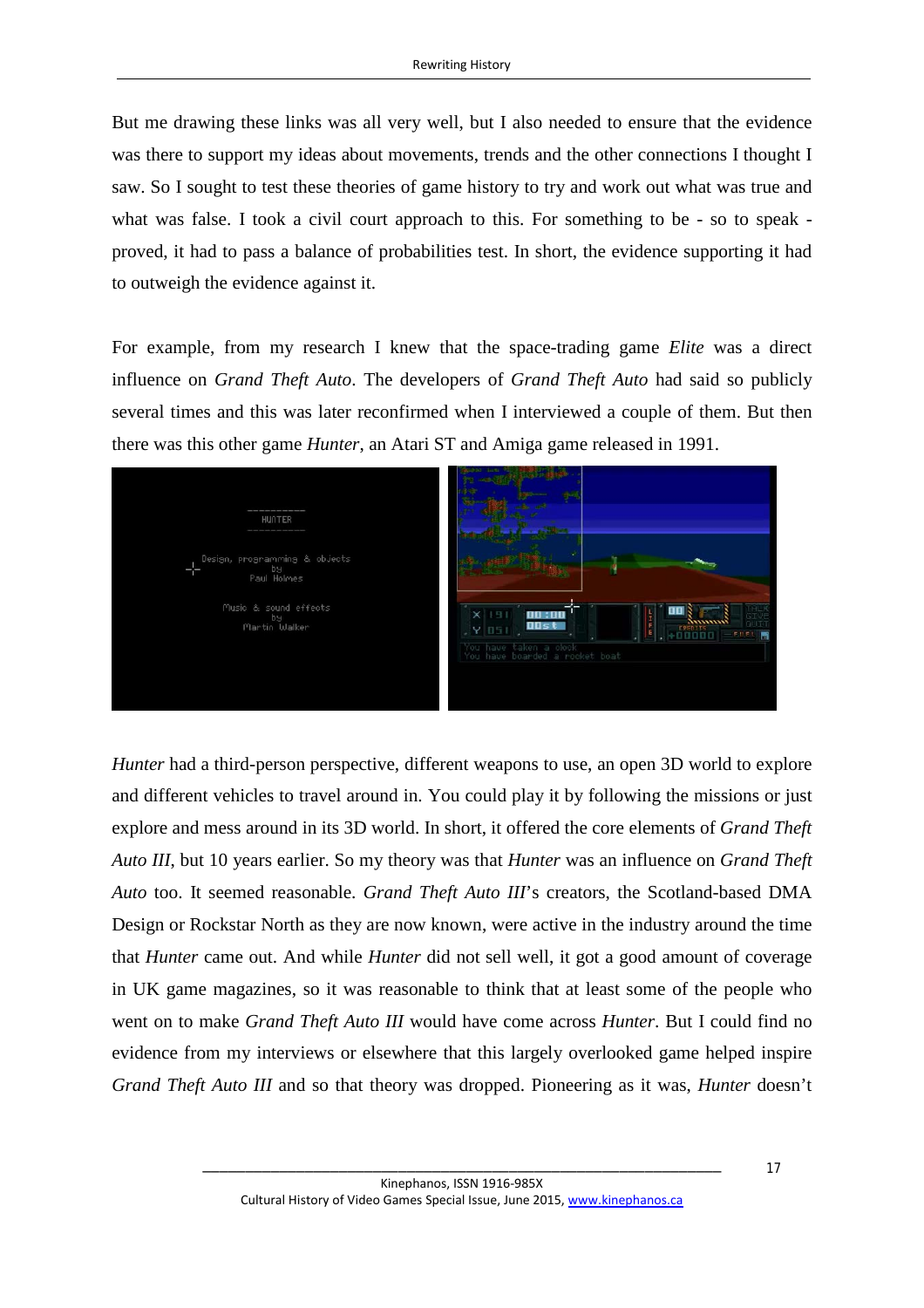matter. It was an aberration, a one-off. *Hunter* may have given people a glimpse of gaming's future, but it did little to create that future.

As well as looking out for games that seemed to be part of a trend or had influenced other games, I also looked for games that were of wider significance to the history of the medium.

Games like *Death Race* and *Night Trap*. Released in 1976, *Death Race* is a coin-op video game where the goal was to score points by running over pedestrians. *Night Trap*, meanwhile, was one of the many mid-1990s games that were based around the video playback functions of CDs – full-motion video games as they were called back then. The game required





players to protect a group of women having a slumber party from vampires who plan to break in and steal their blood. To do this the player had to spy on the women via hidden cameras and planting traps for the vampires. Good taste wasn't a strong point for *Night Trap*. Neither of these games were influential in terms of game design, but both caused moral panics that

became defining moments in video game history. *Death Race* caused the first media panic about games and also helped show the industry that controversy sells more games. *Night Trap*, together with *Mortal Kombat*, so incensed US Senator Joe Lieberman that he started a congressional hearing into it and other violent games. As a result of those hearings, the games industry in the US started putting age ratings on games, which in turn had consequences for what games were made.

Another example of a game that had a wider significance for the industry is the 1996 pointand-click adventure game *The Orion Conspiracy*. If you judged it on game play alone it wouldn't be worth a mention, the game is a bog-standard point-and-click adventure. But it

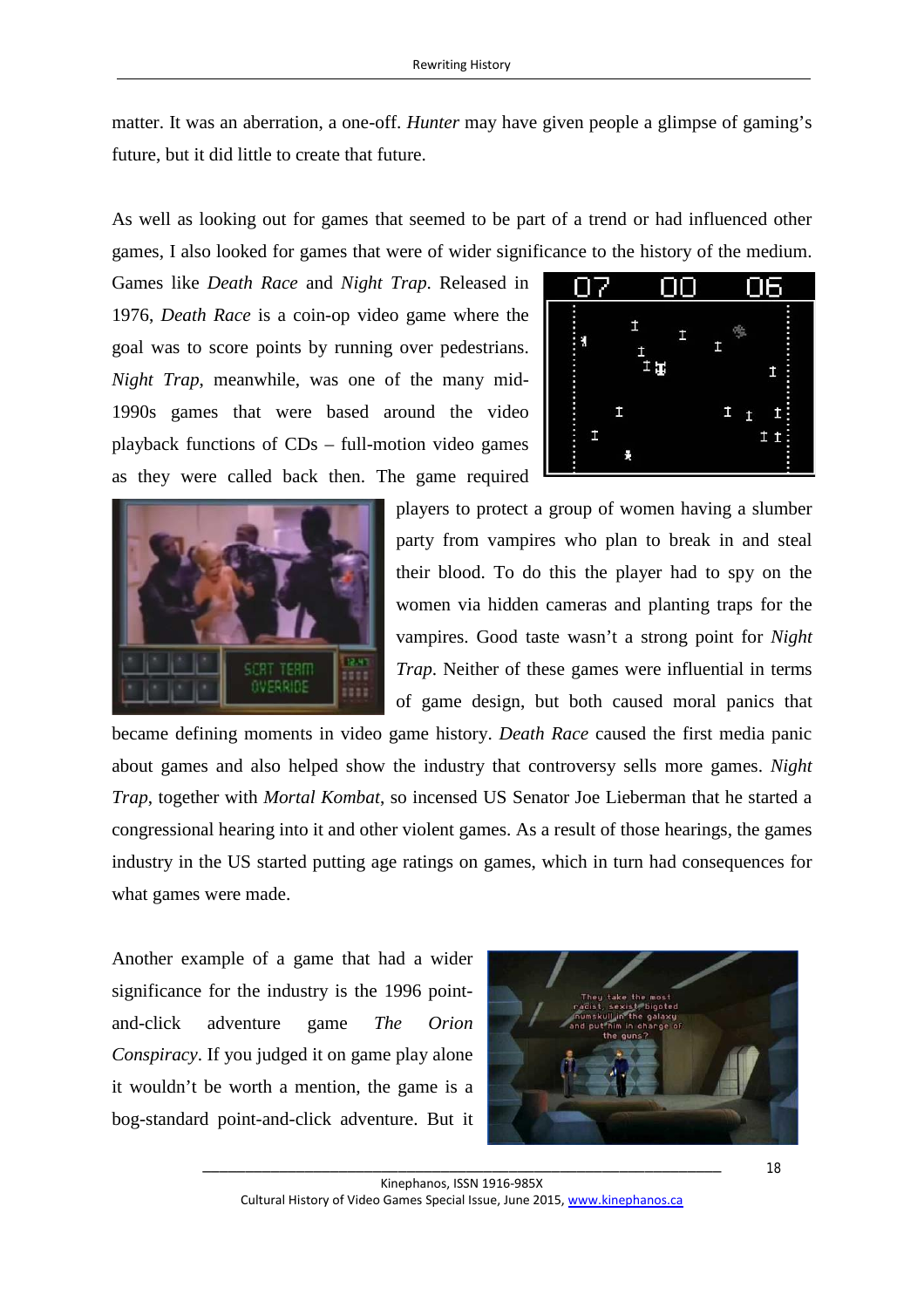is notable for being one of the very first games to include a positive and overt portrayal of homosexuality in its narrative and so broke new ground in video games.

So the final stage of my research for *Replay* was to try and back up my conclusions. The 140 or so interviews I did with game designers and others involved in game history was the primary I did this, but I also did another trawl through the reading material I had, as well as reading more sources that could answer specific questions. Some ideas failed, like the connection between *Hunter* and *Grand Theft Auto III* or my initial thought that all those weird British games were the product of drugs. To the disappointment of the journalist in me, it turned out that progressive rock and *Monty Python's Flying Circus* were – by and large – the inspirations behind those games. That's not a bad story, but I was rather hoping for some saucy tales of game designers on LSD creating whacked out games for school kids. Ah well. Another thing I did during this stage was to try and fact check the information that was contradictory or seemed too good to be true. Stories like the Atari VCS game *E.T.* being the cause rather than a symptom of the problems that caused the US game crash in early 1980s, which seemed less and less likely as I looked deeper into the causes of the industry's downturn.



This approach didn't always work out. Let me give you an example. There's a story about Taito's coin-op game *Space Invaders* that goes that it became so popular in Japan that it caused a coin shortage in the late 1970s. My gut instinct was this was nonsense - the story stank of spin. So I spent a fair bit of time trying to prove it wrong. But one of the earliest mentions of the coin shortage was in *New Scientist*, hardly an unrespectable publication (Cunningham, 1980). On top of that the Bank of Japan told me that they couldn't find a

record of the shortage and so could not say if it was true or not. Eventually I ran out of time and I still hadn't found anything that seriously challenged the story of the *Space Invaders* coin shortage. So into the book it went. But it's not true. Since then, Paradis (2014) has finally busted that myth by getting solid evidence that it isn't true, including confirmation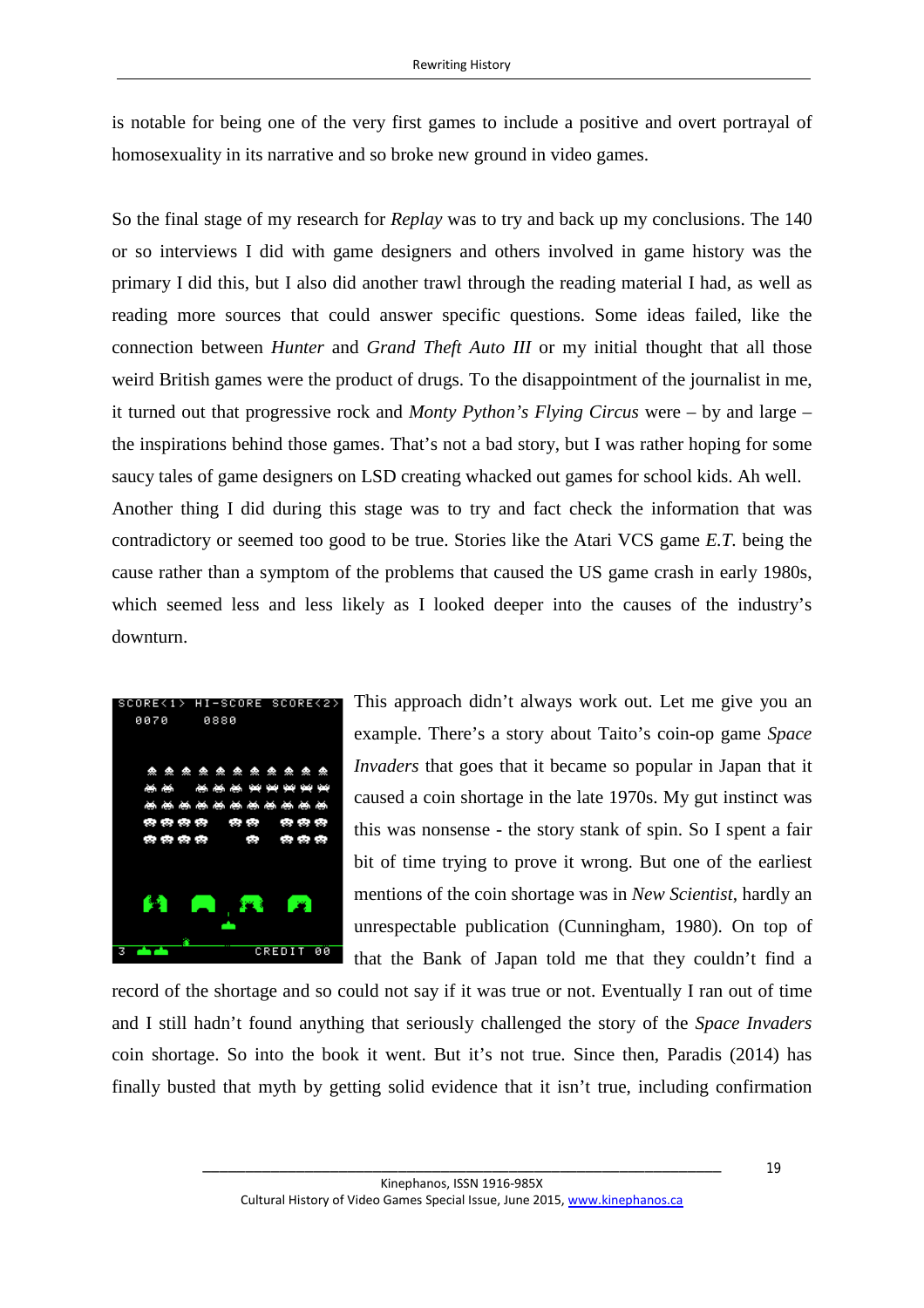from both the Bank of Japan and Square Enix - the current owners of Taito - that it never happened.

This is one of the issues with doing a large, all-inclusive, narrative history. There is so much ground to cover that if you ever hope to finish writing it there are points where you have to say, 'that's it, I cannot spend any more time looking into this topic because it will only form a sentence in a 100,000-word plus book'. As such you are - as is often the case with history – somewhat reliant that the people who came before got their facts right. Much of the time they do, but not always. That's the first lesson from writing *Replay*.

Another lesson is that primary sources and sales figures about historic video games are hard to find. The situation seems to have improved a lot since I started working on *Replay*, thanks to the efforts of various museums around the world, but tracking down good amounts of primary source material was and probably remains tough, not least because a lot of that material – assuming it ever existed - has been thrown away, dumped in skips as game companies shut their doors or decided to have a clear out. Sales and in-depth financial figures are even harder to get and that's annoying. People often talk about successful games, I've probably done it myself, but what exactly is a successful game? Is it one that sold lots of copies? If so, how many copies is a lot of copies? Is it one that made a profit? If so, how much profit is a successful profit? Doesn't that depend on what you spent making it? Maybe it is one that was popular with critics? If so, is every critic equal? Or could it be one that the developers were happy with? If so, was it successful from anyone else's point of view? Or is it a game with a lot of likes on Facebook? If so, how do we work out how many of those likes were bought and does such a passive, non-demanding action as liking something on Facebook really carry any weight? Having good sales and financial information would do a lot to help game historians pinpoint what is meant by the term success and get the historical context right.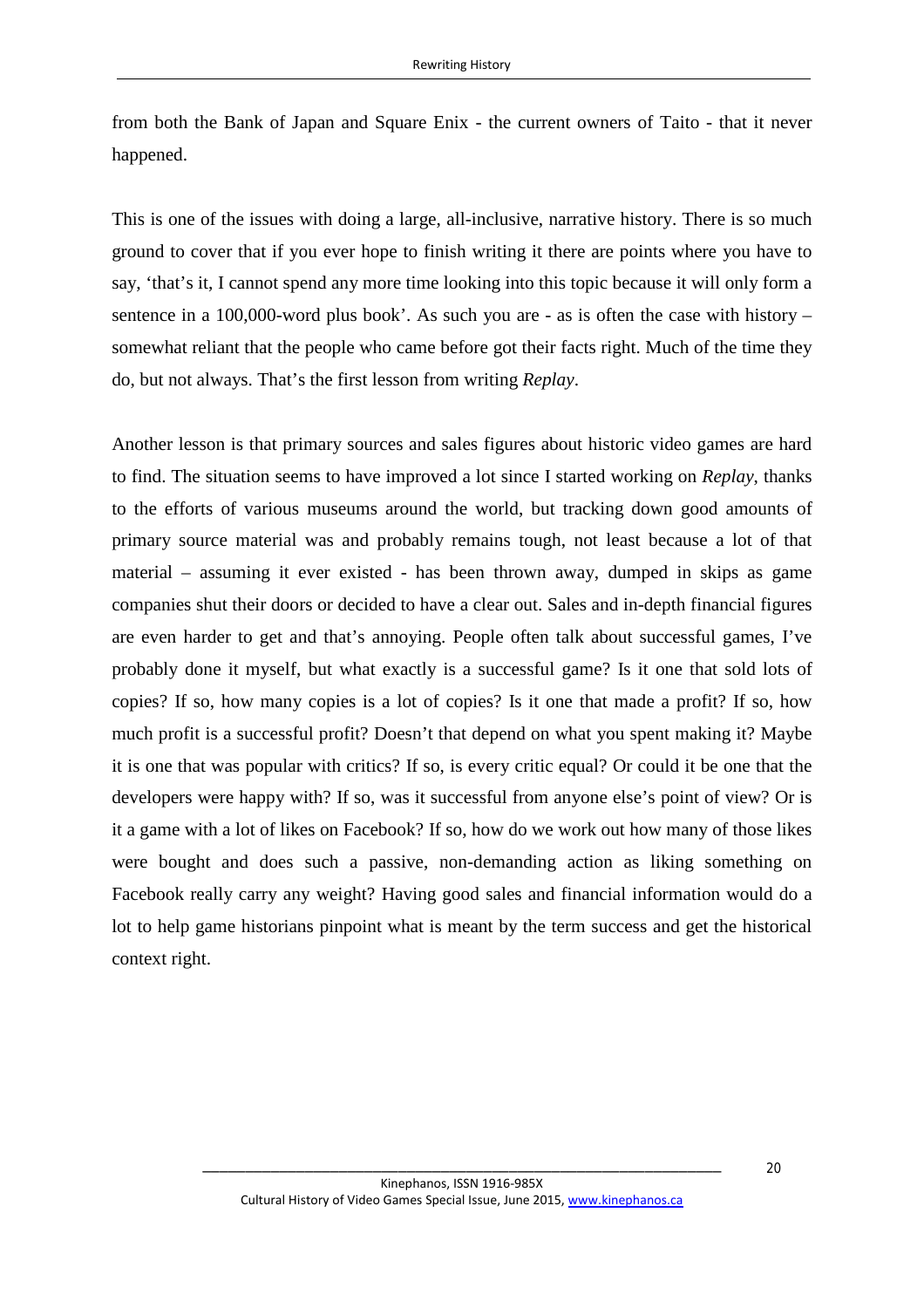A third lesson is that while *Replay* did look at the stories of players, there is a lot more history to uncover there. Not just in the sense of how communities of players form and influence things, but also in how players play. I was speaking with the developer

Wargaming.net a few months back for the foreword of the Russian language edition of *Replay*. They told me how, based on the data they get from *World of Tanks*, they can see differences in the playing styles of people in different countries. So someone in Italy plays differently



from someone in Russia, who in turns plays the game differently from someone in Canada. I think that's really interesting and these days game companies have huge databases that show very precisely how people play. That data has the potential to open up so many avenues for game history researchers to explore and - best of all – will provide very strong measurable evidence about shifts in playing patterns over time. The question is: will game companies open these commercially valuable databases to those researching game history?



Another lesson is that it is hard to see the wood for the presentday trees. In other words, you can't see video game history as it happens. The closer something is to now, the harder it is to see where it fits into the wider historical narrative. Take this opinion on the original *Donkey Kong* that the author Martin Amis gave in 1982: "I have a vision in which this machine is perched on top of the Empire State Building and is inexorably strafed into destruction. Donkey, your days are numbered. The knackers' yard awaits you." (Amis, 1982, p. 82)

As far as Amis was concerned, *Donkey Kong* was a worthless game, something that would soon be forgotten. Given what we know now about Nintendo and Mario, it's about as wrong as you can get, but no-one at that time could really have foreseen what *Donkey Kong* had started.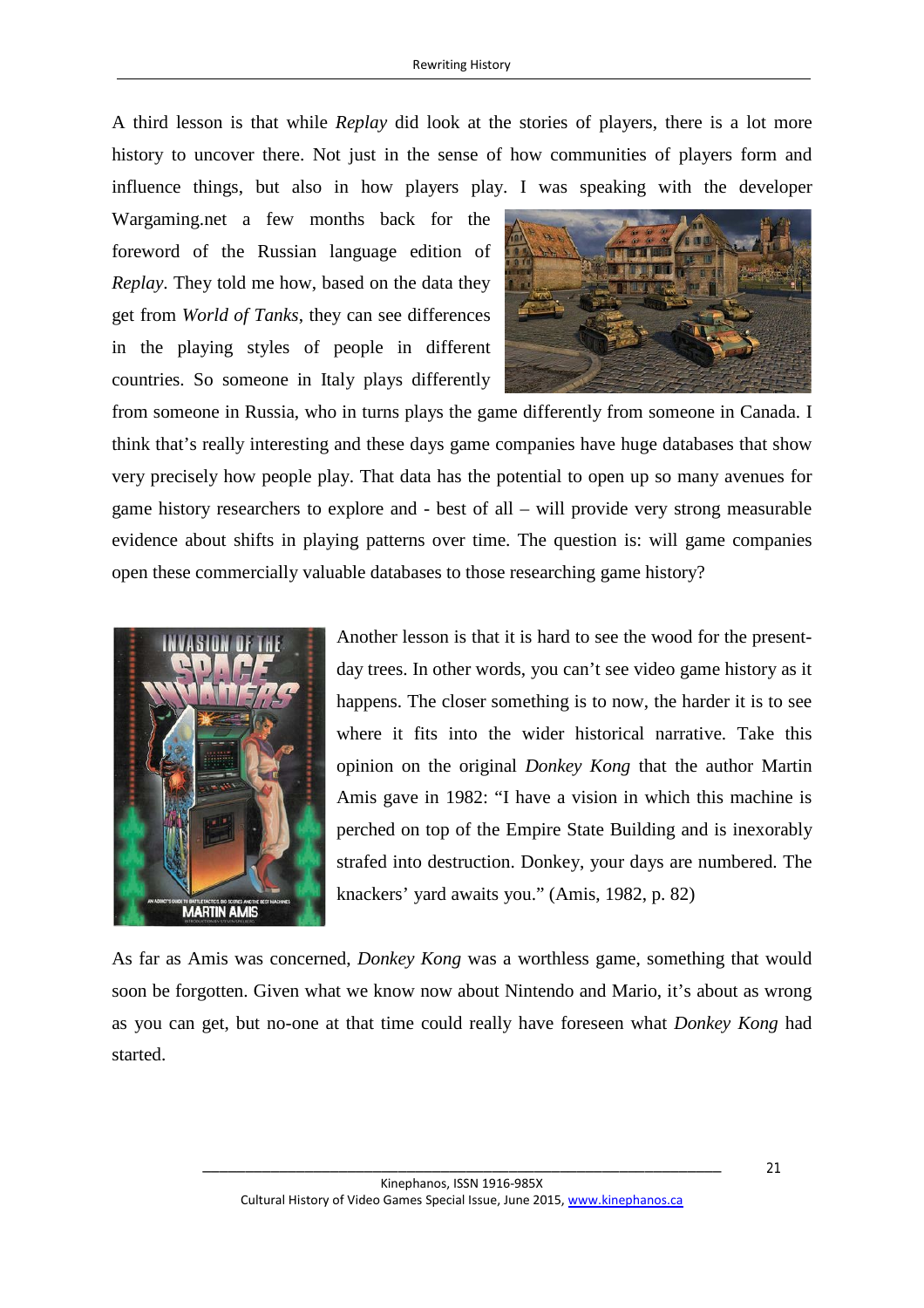So identifying what recent games matter is very tricky. It's probably safe to say *Minecraft* matters in game history at this point, but what about *Papers, Please* or *Skylanders*? They appear to be significant, but it's too early to be sure. Maybe the most important game of our time is one we're ignoring or have dismissed. Maybe it is one that only few people are playing and we won't find out how important it was for another 10 years when the people playing it now enter the games industry and make games inspired by it. That was certainly true for *MUD*, the original online multiplayer role-playing game – its significance only really came to the fore in the late 1990s almost two decades after it was created.

My fifth 'lesson' is more a thought for the future. Since *Replay* came out, there has been an explosion in the number of new games. Smartphones, indie games and social games were only just taking off when I was writing *Replay*. This explosion in the volume of new games presents a serious challenge. It makes it harder to keep on top of what is being released and then work out what trends there are. The shift to digital sales of games is another challenge because games are no longer fixed works. They get constantly updated and some games get removed and vanish. That will likely be a problem that game historians will be facing when they come to write about the game history of today.

The final lesson from *Replay* is that time runs out. The man in the photo (on the right) is Jerry Lawson, the inventor of the Fairchild Channel F - the first cartridge and microprocessor-based game console. It was the template for pretty much every console that followed its release in 1976. I spent ages trying to track him down and eventually found a postal address for a Jerry Lawson in California that I thought was him, although it could well have been the home of some



random person with the same name. So I sent him a letter in the post and waited. Nothing. Eight months passed. Still nothing. Maybe it was another Jerry Lawson, I thought. Then about two weeks before I finished writing *Replay*, an email pops into my inbox from Jerry.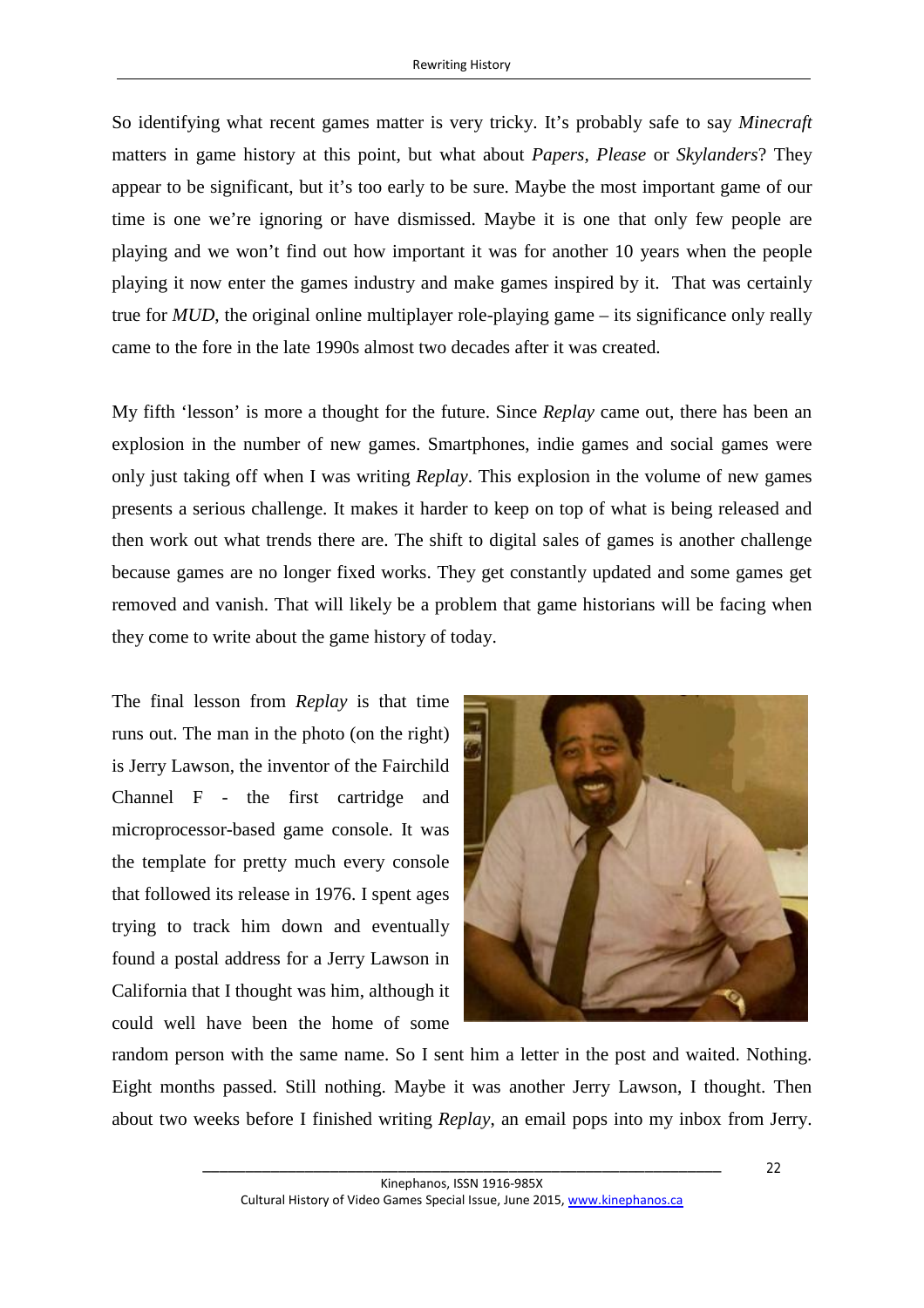Sorry, he says, I just found your letter, but I'm up for talking. Time was tight at this point. So with my deadline looming, I worked out where his comments would best fit into the nearfinished book and did a shorter than normal interview. Jerry was great. Funny, insightful, interesting and full of great stories. I remember putting down the phone and thinking that if I get the chance to do a second edition of *Replay*, I should interview him again, properly.

Jerry died in April 2011, about a year after I talked to him. I never did that second interview. I missed my chance. And that's a reminder to everyone involved in researching and writing about game history. The thing is we are very lucky historians, us game historians. The vast majority of people who created and built this medium are still with us. The eyewitnesses, the movers, the shakers, the visionaries, the enemies of games, the people who made game history. Most of them are still alive.

But they won't be with us forever. Most historians have to piece together history from the fragments and trash left behind by previous generations. We game historians don't. We can pick up the phone or Skype or email or go visit these people and capture their stories.

These oral histories are really important. The questions historians will want to ask game designers about their older works are very different from the questions journalists will want to ask them about their current work. The purposes are different and the context is different too in that the designer will be talking to the press to help sell his or her game so we cannot rely on journalists to cover the ground that will be valuable when looking back at game history.

The game historians who will follow us all in 20, 30 years' time won't have the chance to speak to many of these people. And that's both a privilege and a pressure for everyone involved in recording and writing game history today. It's a pressure because it means there's something of a duty on us to make sure we don't let that opportunity to speak with the people who built the medium in its formative years slip through our fingers. But it's also a privilege because we're the game historians at the start, the ones who will capture the resources that later historians will use and the ones who will help set the course for how game history is